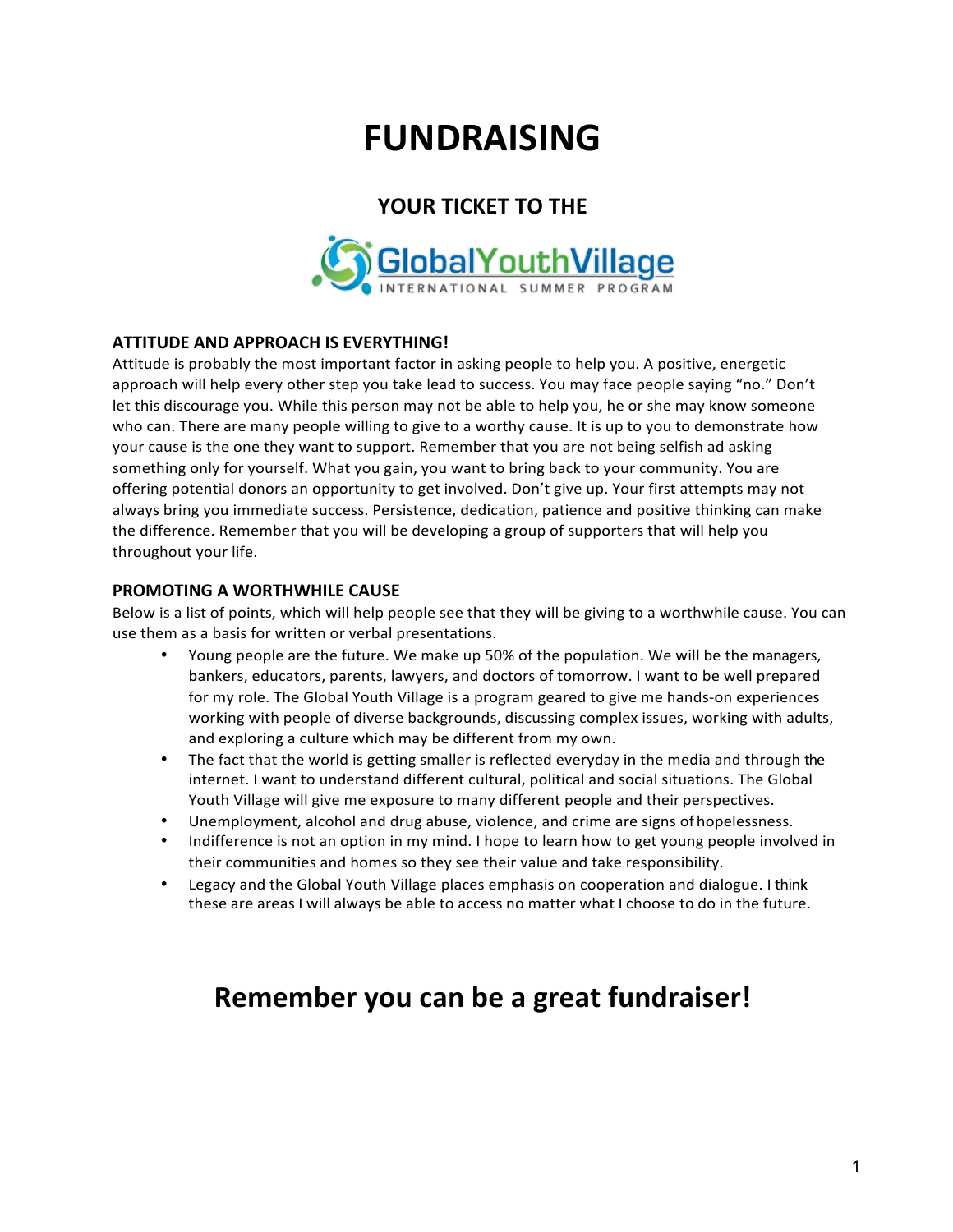#### **KNOW WHAT YOU NEED – CREATING BUDGETS**

Before starting to raise money, calculate how much you will need, including the cost of the camp and transportation to get there. You can call a travel agent to check on current prices for airfare, bus fare, and/or train fare. Ask how far in advance you need to buy your ticket to get a good price.



#### **GENERAL RECOMMENDATIONS:**

- 1. *Believe in yourself:* people will trust you because you have learned to appreciate your talents and interests and pursue them.
- 2. *Believe in your cause:* enthusiasm will be conveyed to prospective funders. It's contagious!
- 3. *Be professional:* It's important to type letters and proposals, return phone calls, be in a quiet space while on the phone with potential supporters, and follow through on any commitments you make.
- 4. *Be friendly:* Funders and supporters are people too! The best way to secure a long-term supporter is to make friends with them. Try to meet in person at least once whenever possible. For them to see you as a real human being, not just a voice on the phone or another request for money will make a big difference.
- 5. Remember many people want to help: By approaching people with a great project or idea you believe in, you're doing them a favor! You're giving them the opportunity to contributeto something wonderful.
- 6. *Don't take "no" as rejection:* If someone doesn't give you a contribution, don't take it personally or let that stop you. Ask them if you should try again at a later time, and if they say yes, ask when and do it. If they say no, redirect your energy somewhere else. In any case, contact many people or organizations. The more people you contact, the more you increase your chances of receiving the support you need. Any project, no matter how great, and no matter how good the fundraiser, will receive plenty of rejection letters (usually form letters). The trick is to take these in stride, and keep right on raising money for what you believe. The more times you ask, the more times you'll be turned down -and yet the more funds you'll raise.
- 7. *Celebrate success:* Every time someone donates to a project or organization, they are taking a stand for something they believe in. Take the time to appreciate and enjoy their support. Always send a thank you letter, and follow up later to let them know how their money was used and the results it created.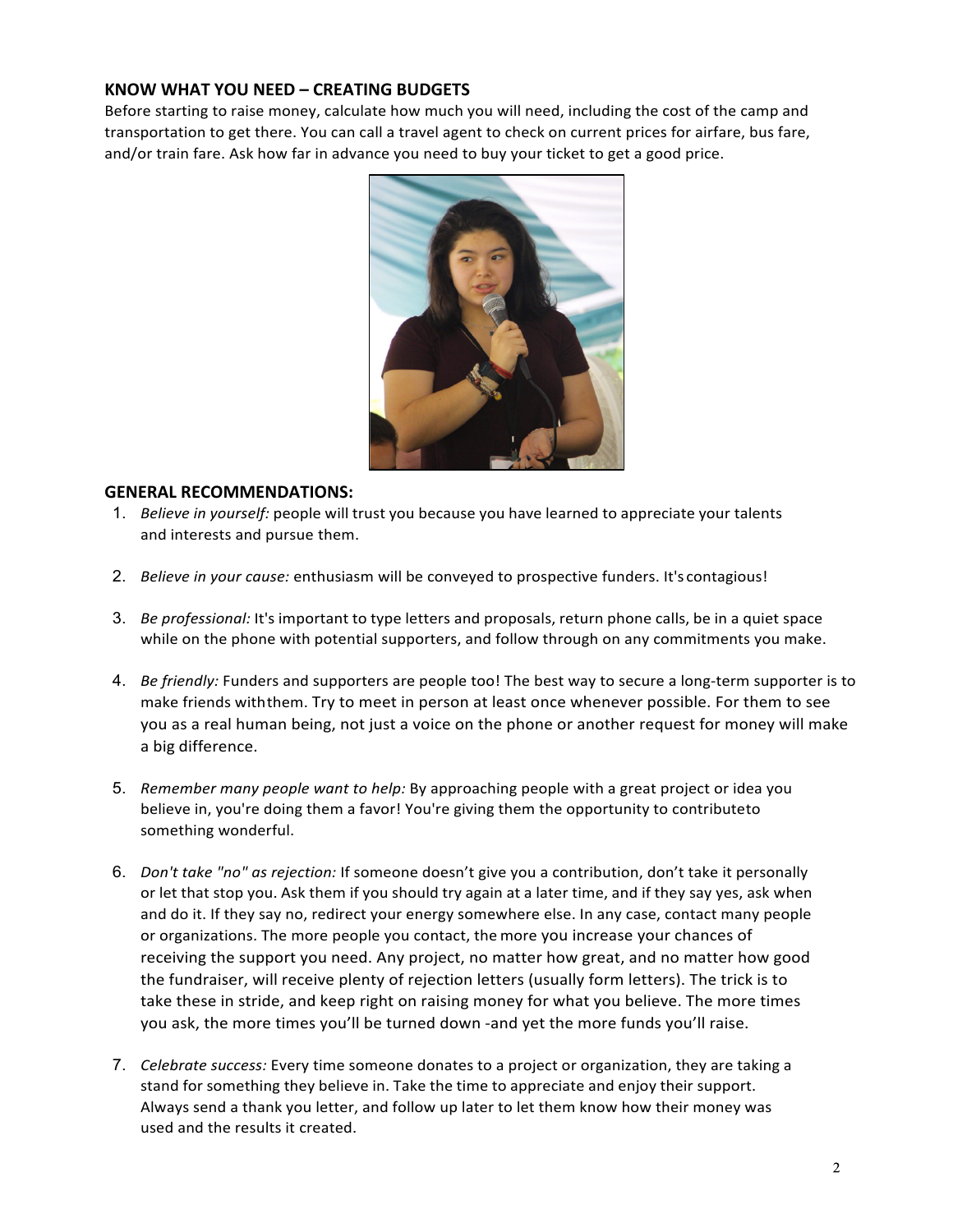#### **FUNDRAISING PROJECTS AND ACTIVITIES**

Below are projects that clubs and organizations use to fund themselves. They work! You may want to use them, or some variation of them, in your fundraising to get to the Global Youth Village.

#### **Donor Campaign**

Start by making a list of everyone you know. Include your friends, parent's friends, relatives, friends of relatives, former teachers, coaches, local business people, people you've met at any sort of social gathering, and anyone you can think of. They don't have to be wealthy. Some people will only be able to a small contribution. But many small contributions will add up.

Challenge yourself to make your list as long as possible. You can include friends of friends, and even people you don't know personally.

Letter Writing: Write a letter which describes the project for which you seeking funds-in this case, your participation in the Global Youth Village. This letter should be both friendly and factual (a sample is attached) Share your sincere enthusiasm for the project. Tell them why you want to go and how you think the program will support you to be more culturally aware and develop your Arabic language skills. Tell them how much money you need to raise and by when. Let them know how much you have already raised and how far you have to go. It is usually good to ask for a specific amount of money. You might say something like, "I am hoping that you will be able to make a contribution of \$50 or more to help ensure my participation in the Global Youth Village. If you are not able to contribute \$50, any amount will be helpful and sincerely appreciated."

Send the same basic letter to each person, but personalize each one a little bit. Instead of "Dear Friend", put their actual name at the top, "Dear Sue and Bob Jones". If you know them, add a sentence or two like, "It was nice to see you the other day. How are things going with your new baby?"





*Matching Campaigns: You may want to include in* your letter that their donation to Legacy International can be matched by their company, if their company has a matching campaign. You can suggest they check and fill out a request. This will double their contribution.

**Follow up:** Follow up with phone calls or personal visits a few days after your contact receives their letter. This is the most important part. It will more than triple your positive response rate. Make sure you don't skip this step. Tell them you are calling to make sure they got the letter and answer any questions they might have. If you have to leave a message, call at least one more time if they don't call back.

**Thank you letters**: Send a thank you letter to everyone who contributes.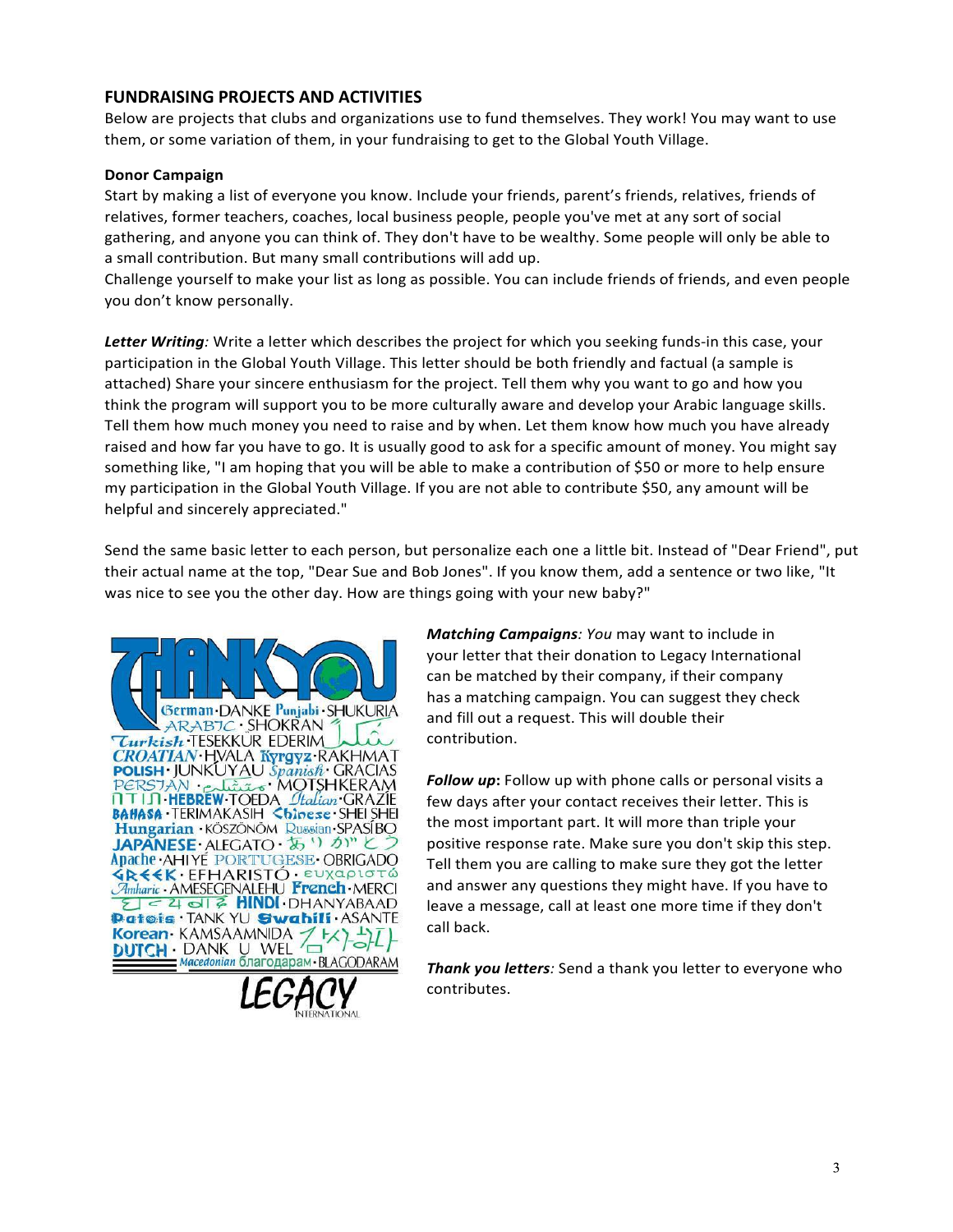#### **Crowdfunding Campaign**

Start an online campaign to raise money from your social media online network (friends and family) via GoFundMe or other similar platforms.

Ten tips for a successful crowdfunding campaign:

- 1. Talk to the experts: Many crowdfunding services offer you the opportunity to discuss your project with them. Take them up on it! They can answer any questions you have and also offer advice and feedback on your project.
- 2. Check out the competition: Research at least 10 projects similar to your own. Get a sense of the kinds of rewards, descriptions and promotions that work well. And feel free to steal ideas and adapt them!
- 3. Be realistic with your target: Crowdfund what you actually need don't get greedy. There is every chance you could raise more than your target, but you won't raise anything if you don't meet your target in the first place. Projects that reach 30% of their target go on to succeed in more than 90% of cases
- 4. Factor in your costs: Delivering rewards and devoting time and energy to a campaign can cost money. Factor this in when setting your target  $-$  it won't all be net income.
- 5. Be creative: The uniqueness, quirkiness and diversity of your rewards make up an important part of your project's narrative and marketability. Offer experiences people can't get anywhere else.
- 6. Focus on the first 48 hours: The first 48 hours of your crowdfunding campaign are critical. In fact, the launch is the most important thing you will do. Getting off to a good start will build your momentum and put you in good standing for the entire campaign.
- 7. Use social media for more than just asking for money: Only 20% of your posts should directly ask people to pledge to your campaign. 80% should look at more meaningful things such as exciting project news or relevant developments globally – with your crowdfunding link at the end. If you continually ask people to pledge they will lose interest.
- 8. Deliver what you've promised: Do everything you can to deliver the rewards you've promised, and deliver them on time. People have been good enough to support you, so make sure you come through. If something unexpected happens and you're unable to deliver, be open and honest and immediately communicate it to your supporters. They'll be far more understanding than if you just shut up shop.
- 9. Stay connected: Use your supporters' contact details to stay in touch with them after the campaign has finished. Keep them updated and keep your community strong.
- 10. Turn supporters into donors: If you're a not-for-profit or community organization, look at ways to turn project supporters into ongoing financial supporters.

#### **Yard Sale**

Get together a bunch of stuff you or your family no longer need, have others do the same, and raise money while practicing a form of recycling. You can get people to come to your yard sale by having it in a prominent place (such as a school), by making signs around the neighborhood with arrows to lead people to it, and by advertising in a local newspaper. You can collect extra items to sell by going door- to-door in your neighborhood to invite people to donate things they don't need to the garage sale –and while you're at it, you can invite them to make a financial donation to the cause as well.

#### **Going To Local Businesses**

Invite local businesses to be sponsors or supporters. Your parents place of work may have money to donate to their employee's scholarship fund. In return they could have a letter of appreciation that they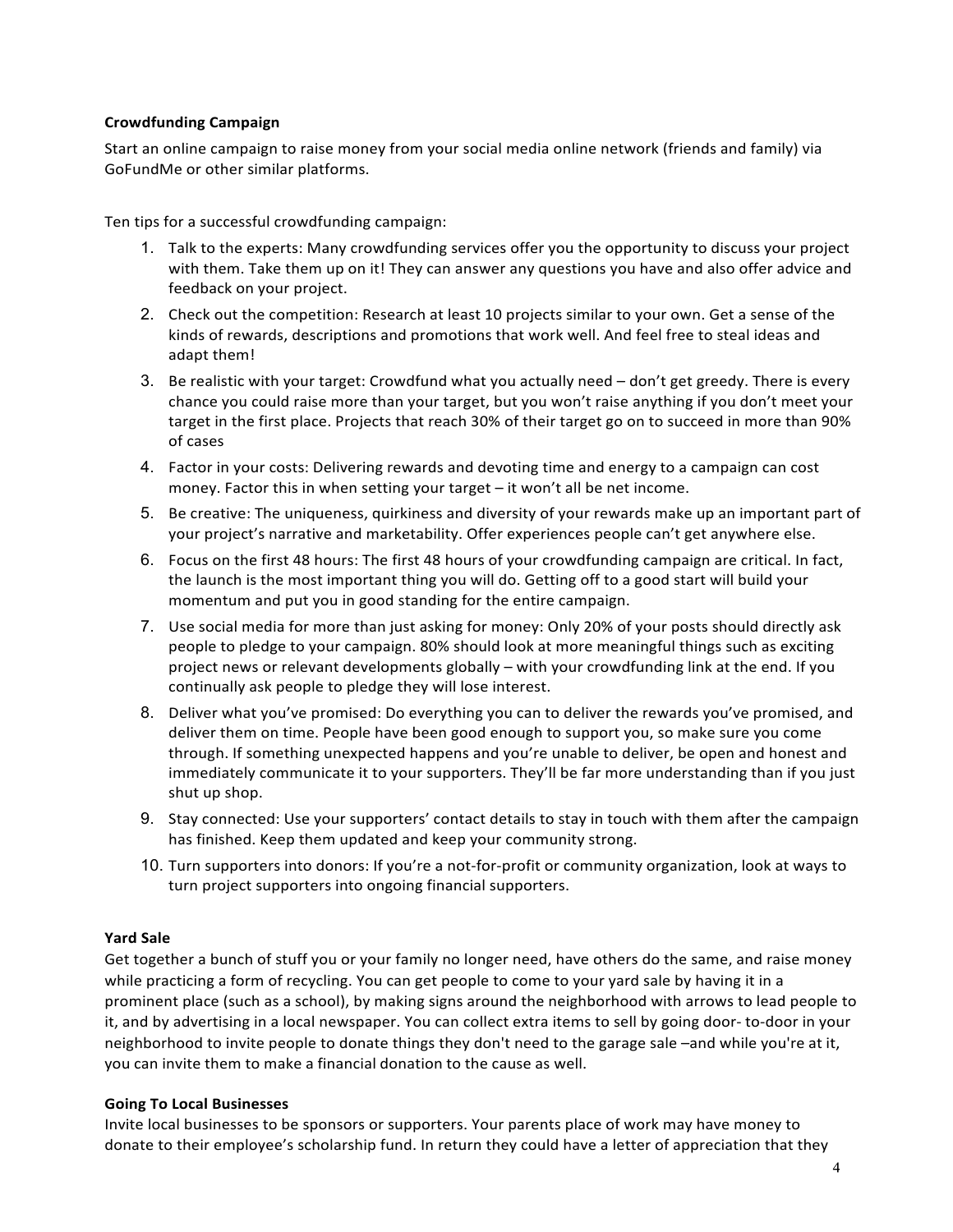can put up on their wall. More substantial support can be acknowledged in other ways, such as mention in media coverage. A good way to find local businesses that tend to support causes like yours is through the Chamber of Commerce. Corporations are usually happy to donate \$200-\$300 to what they perceive as a tangible investment. What could be more important than a local youth who wants to expand his/her perspective and role in the community (local and global)? Also, you should emphasis this is a unique opportunity for you to immerse yourself in a different culture and dramatically improve your language skills. It's also great to approach local stores and businesses you already use and/or like (the pizza place, family restaurant.) If you know the owners at all, that could be a big help. One young woman form Long Island went to all the places her family frequented (diner, pizza place, and dry cleaner) and collected small amounts. She raised \$800 in two weeks.

#### **Going to Large Corporations**

Many corporations give away a portion of their profits to good causes. Make a list of major companies in your area. Call the company and ask to speak to someone in charge of donations. Tell this person about your project and invite them to contribute. They will probably ask for some written information, in which case you can ask for their address (make sure to get the correct spelling on their name, too!). It's crucial to establish a personal connection (over the telephone) with someone at any large company. If you just write your letter could get lost in the shuffle. But after talking to a person, they'll remember you so your letter or package will stand out when they get it.

#### **Individual Philanthropists**

Do some research into philanthropists (wealthy people who give away money). After you've got some names and numbers, call them. See if you can set up a personal meeting. If that's impossible, at least tell them what you're up to over the phone and send some information.

#### **Follow-Up with Companies and Individuals**

About a week after sending information, call to make sure it arrived and to find out if they've had time to consider helping. If they haven't made up their minds, continue following up regularly until they either say "yes," "no," or "maybe some other time" to your request for support.

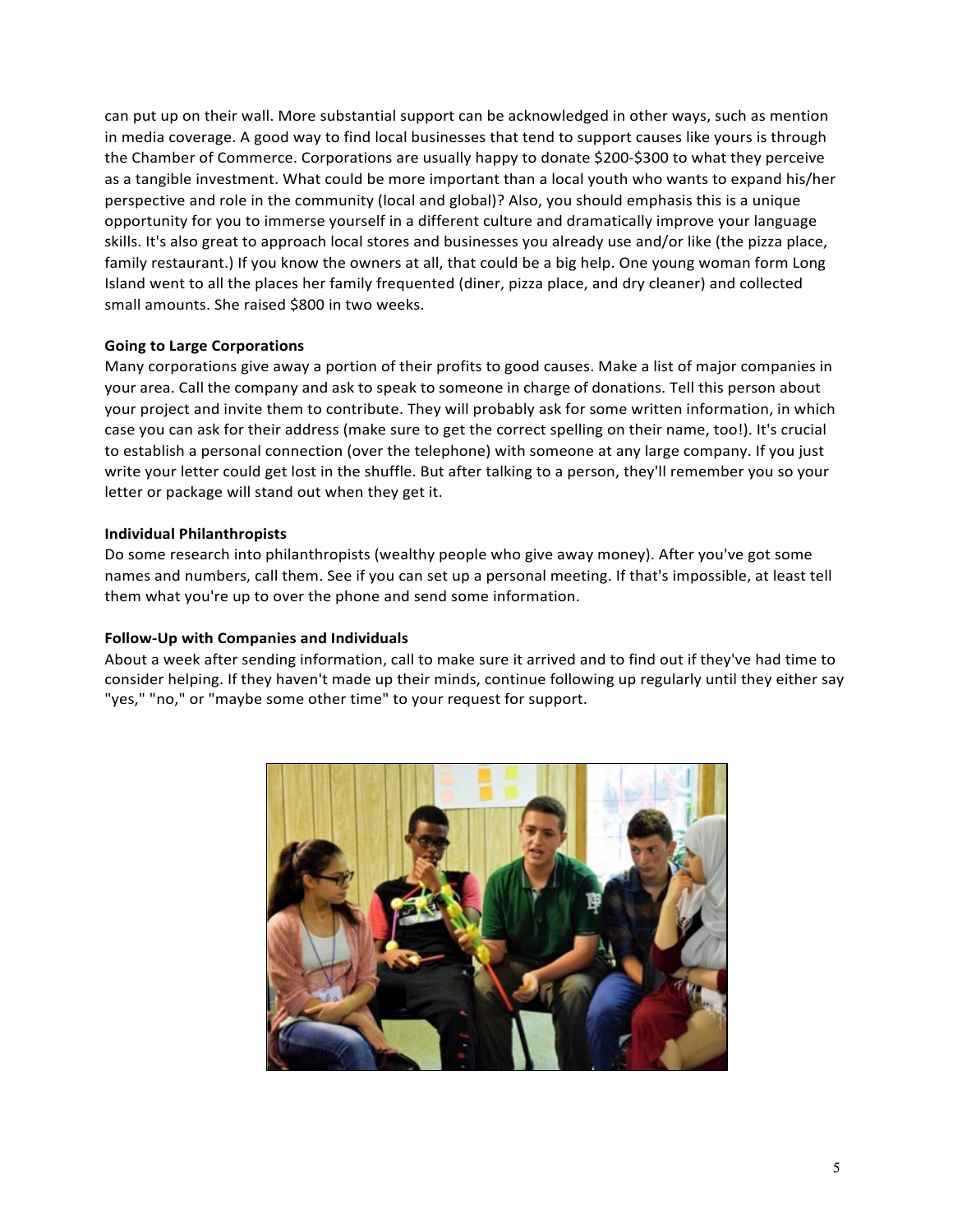#### **Recycle and Cash In**

Some place give money for cans and bottles (and sometimes paper) that are brought in for recycling. If you get an entire school or workplace to recycle, that can add up to significant money.

#### **Potluck**

A potluck or covered dish dinner is a fun way to have a feast. Look at the list you generated for the donor campaign. Invite a group of people and have them invite friends, and ask everyone to bring something to eat. Explain that you will be raising funds at the dinner and hope that people can bring change they have collected, check books etc. You may want to arrange some creative entertainment like music or educational videos. Make a presentation about yourself, your hopes for the future and the Global Youth Village. When you return you can send these people a picture of yourself in Morocco, or invite them back for dinner ad tell them stories.

#### **Benefit Dinner** (another idea)

Cook up some good food or get it donated by local restaurants, pass out flyers, invite people by word of mouth and ask for a sliding scale donation (for example, \$5 to \$50)

#### **Working around your neighborhood**

Offer your services to people in your neighborhood – yard work, cleaning, taking the trash out, washing cars and agree on a fee for your services. Explain to people that the money you are earning is going towards your summer experience at the Global Youth Village.

#### **Associations**

Check to see if there is a Rotary Club, Lions Club or Kiwanis Club in your town. These are service organizations usually with good representation from local businesses. You can ask if they will support you. Tell them you would be happy to give a presentation.

#### **Press Release**

Write a short piece (250-500 words) that can be printed in a newspaper or a newsletter (school, community center, or place of worship). The style should be brief and intend to motivate people to give. Start with an enticing lead-in. Follow this with details and description and a contact for more information line.



Your donation creates real, practical, and sustainable change by supporting a global network of youth leaders spanning five contine



https://legacy-international.networkforgood.com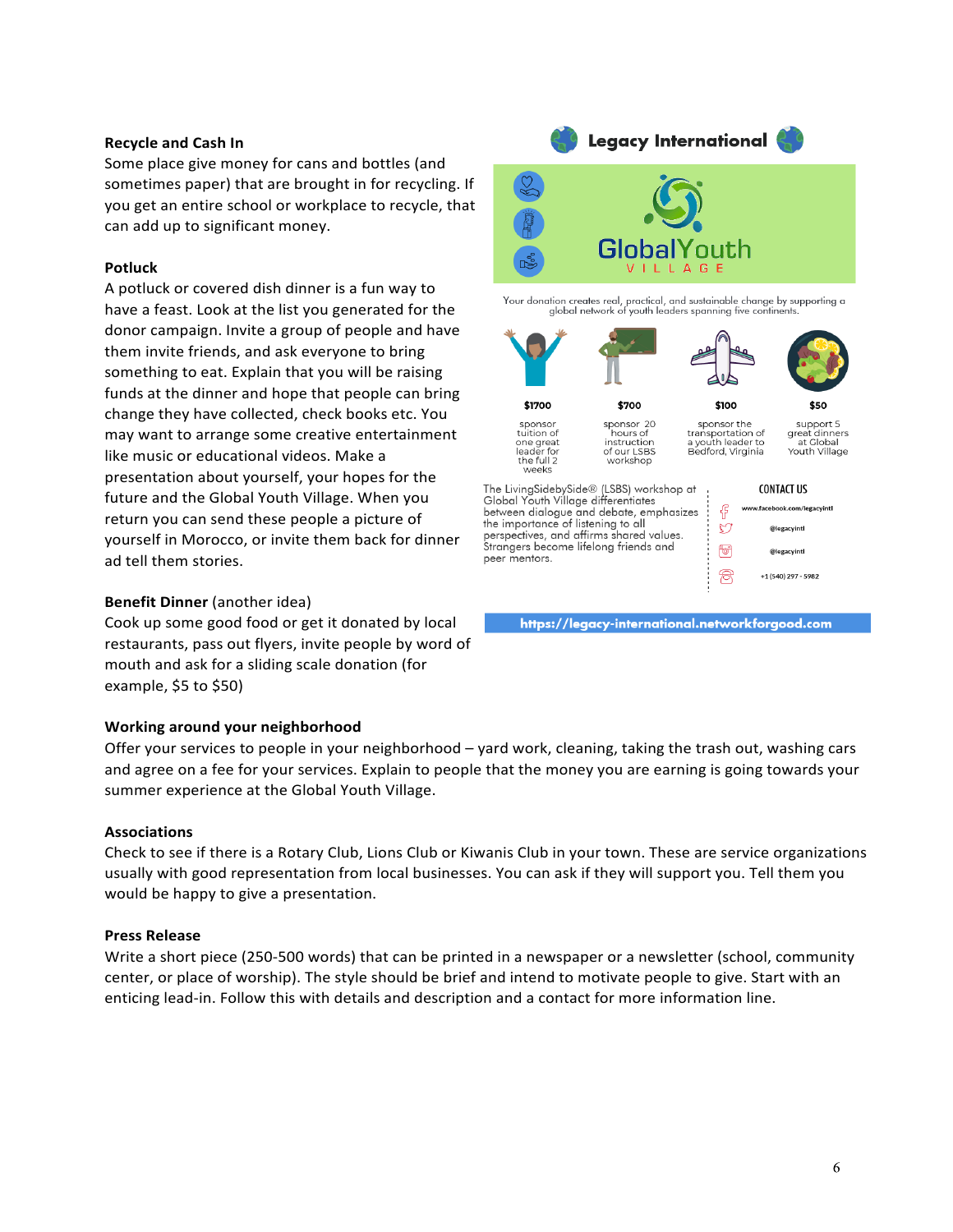### **PRESENTATION TIPS**

#### **PUBLIC PRESENTATIONS:**

- $\triangleright$  Make a simple outline that you can refer to:
	- **•** Introduce yourself, age, school
	- Some sort of statement of what you would like the future in your community to look like and how you feel investing in young people and their skill development will help that vision become real
	- Describe the Global Youth Village
	- **•** Describe your goal in raising funds and how they can be a part
- $\triangleright$  Smile, stand tall, look at everyone
- $\triangleright$  Memorize a creative opening and conclusion you could ask them to think who will be the doctors, managers, pilots of tomorrow and the type of knowledge or qualities they willneed.
- $\triangleright$  Practice, practice, and practice with friends and family. Get input. This is a skill you will use your whole life.
- $\triangleright$  Dress neatly and arrive a little early
- $\triangleright$  Enunciate, be enthusiastic, give personal examples and statistics.

#### **WRITING A REQUEST LETTER**

- $\triangleright$  Format; make sure your letter follows correct business standards with no grammatical or spelling errors.
- $\triangleright$  Length: keep your letter to a single page. You may and should attach supplementary materials (a brochure, news article, letter of recommendation, or an acceptance letter from the Global Youth Village)

*Be thorough. Put in a little extra effort. Be a little more creative. Be a little more friendly. Check through all your files every once in a while to make sure you aren't forgetting anything --like a follow--up* or an application deadline. Think positively imagine your *project* well funded. Realize that every funder you contact can help *to make that possible.*

# *Good Luck!*